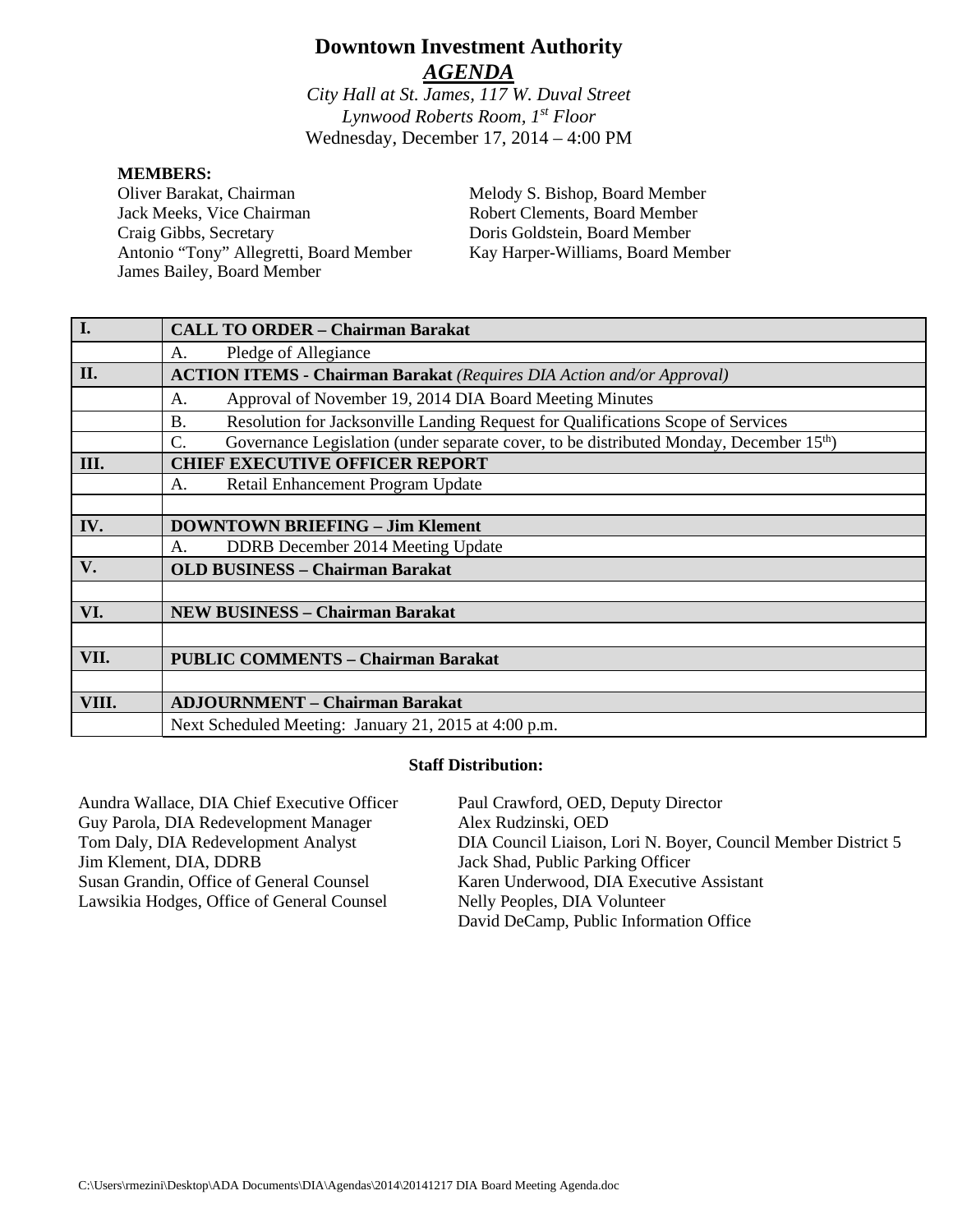

**Downtown Investment Authority Regular Meeting** 

**City Hall at St. James 117 West Duval St., Lynwood Roberts Room**

*Wednesday, December 17, 2014 4:00 p.m.*

# *DIA Meeting MEETING MINUTES*

**Board Members Present:** Oliver Barakat, Chairman; Jack Meeks, Vice Chairman; Craig Gibbs, Secretary; Jim Bailey; Melody Bishop; Tony Allegretti and Doris Goldstein

**Board Members Absent:** Kay Harper-Williams and Robert Clements

**Office of General Counsel:** Lawsikia Hodges and Susan Grandin

**Council Member:** None

**Attendees:** Aundra Wallace, DIA Chief Executive Officer; Guy Parola, DIA Redevelopment Manager; Tom Daly, DIA Redevelopment Analyst; Jim Klement, DIA Development Coordinator DRB/OED; and Karen Underwood, DIA Executive Assistant

# **I. CALL TO ORDER**

Chairman Barakat convened the regular meeting to order at approximately 4:05 p.m.

### **II. ACTION ITEMS**

### **A. APPROVAL OF NOVEMBER 19, 2014 REGULAR MEETING MINUTES**

# **A MOTION WAS MADE BY BOARD MEMBER GIBBS AND SECONDED BY BOARD MEMBER MEEKS APPROVING THE NOVEMBER 19, 2014 DIA REGULAR MEETING MINUTES AS AMENDED. THE MOTION PASSED UNANIMOUSLY 7-0**

**B. RESOLUTION 2014-12-01:** A RESOLUTION OF THE DOWNTOWN INVESTMENT AUTHORITY ("DIA") APPROVING A REQUEST FOR QUALIFICATIONS ("RFQ") SCOPE OF SERVICES TO BE ISSUED FOR THE PURPOSES OF PROCURING DESIGN SERVICES FOR THE JACKSONVILLE LANDING SITE; INSTRUCTING THE CHIEF EXECUTIVE OFFICER OF THE DIA TO ISSUE AN RFQ FOR THESE SERVICES; AUTHORIZING DIA'S CHIEF EXECUTIVE OFFICER TO NEGOTIATE AND EXECUTE ANY AGREEMENT AWARDED PURSUANT TO THE ATTACHED SCOPE OF SERVICES AND RELATED RFQ; AND IDENTIFYING DIA AS THE MANAGING ENTITY OF ANY AGREEMENT ENTERED INTO BY THE CITY.

The Resolution's purpose is to approve a Scope of Services for inclusion in an RFQ to be issued in order to procure the services of a professional land planning and design firm with particular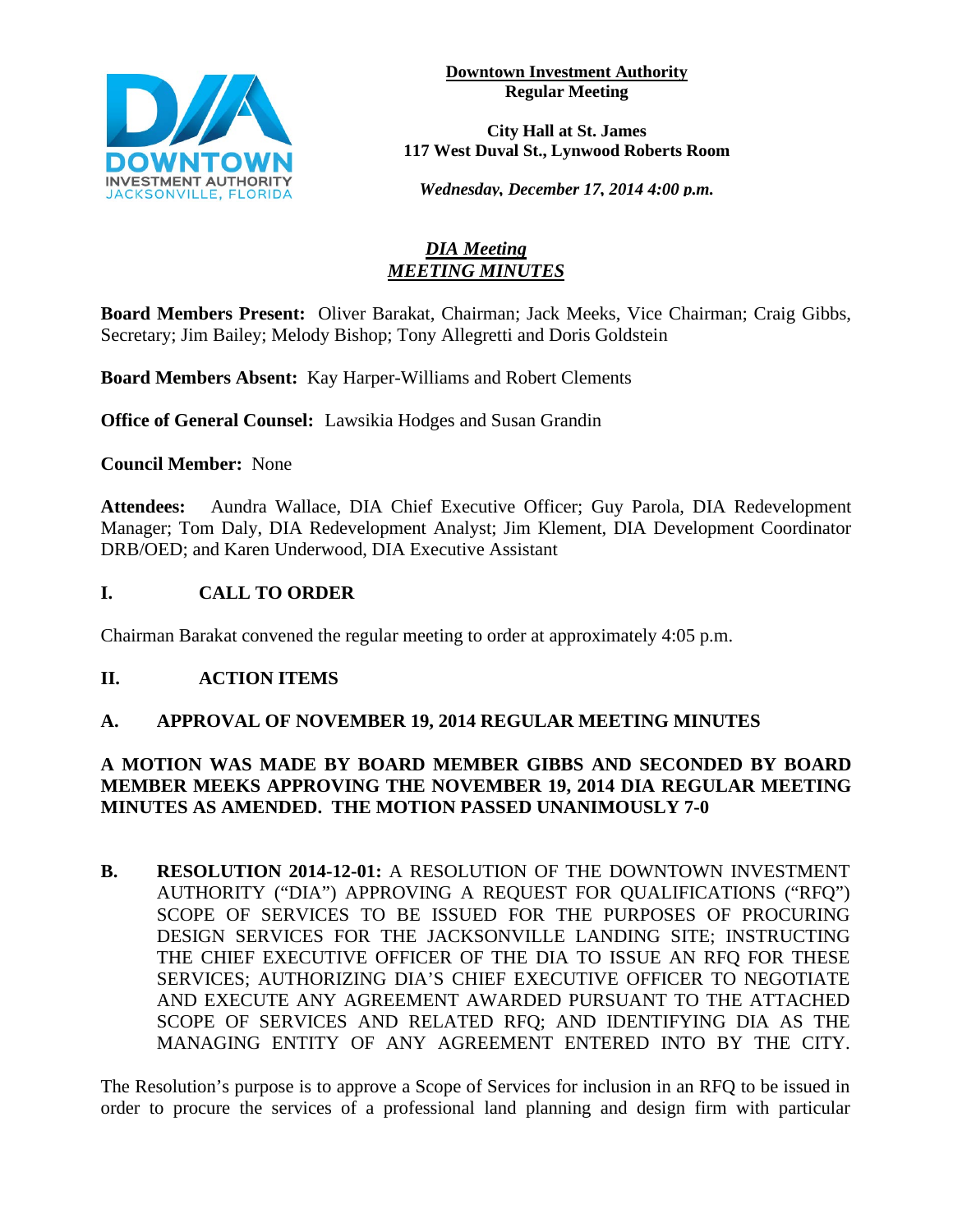Downtown Investment Authority Regular Meeting December 17, 2014 Page 2 of 4

expertise in riverfront design and activation. More specifically, Resolution 2014-12-01 approves a Scope of Services relating to the redevelopment of the Jacksonville Landing. The Scope of Services is more fully discussed in a memorandum from CEO Wallace to Chairman Barakat dated December 12, 2014.

- **A MOTION WAS MADE BY BOARD MEMBER GIBBS AND SECONDED BY BOARD MEMBER ALLEGRETTI APPROVING RESOLUTION 2014-12-01 AS PRESENTED.**
- **A MOTION WAS MADE BY BOARD MEMBER GOLDSTEIN AND SECONDED BY BOARD MEMBER BISHOP TO AMEND THE JACKSONVILLE LANDING DRAFT RFQ TO INCLUDE AN ADDITIONAL SENTENCE ON PAGE 1, 3RD PARAGRAPH OF THE BACKGROUND AFTER AN ON-RAMP TO THE MAIN STREET BRIDGE MAY BE DEMOLISHED, PARCEL CONTROLLED BY THE DEVELOPER IMMEDIATELY EAST OF THIS PARCEL THAT SHOULD BE CONSIDERED IN CONJUNCTION WITH THIS MASTER PLAN PROCESS. THE MOTION PASSED 6-1 (MEEKS).**
- **A MOTION WAS MADE BY BOARD MEMBER GOLDSTEIN AND SECONDED BY BOARD MEMBER BISHOP TO APPROVE RESOLUTION 2014-12-01 AS AMENDED. THE MOTION PASSED UNANIMOUSLY 7-0.**

### **C. GOVERNANCE LEGISLATION - CHAIRMAN BARAKAT REPORTED GOVERNANCE LEGISLATION TO APPROVE THE CONCEPTS OF THE ORDINANCE**

Lawsikia Hodges, Esq. from the City's General Counsel Office provided a handout of the DIA Summary Outline of Ordinance Changes (Updated as of December 17, 2014). The handout identifies the Ordinance Code changes that will articulate DIA's relationships with other City agencies and departments. These changes will be incorporated into the existing Ordinance 2014- 0560, which will be offered by Councilwoman Boyer as substitute legislation.

#### **A MOTION WAS MADE BY BOARD MEMBER MEEKS AND SECONDED BY BOARD MEMBER GIBBS TO APPROVE DIA GOVERNANCE SUMMARY OUTLINE OF ORDINANCE CHANGES. THE MOTION PASSED UNANIMOUSLY 7-0.**

Susan Grandin provided a handout of the DIA Governance Summary Outline of Chapter 656 (Zoning Code) Changes (Updated as of December 17, 2014) and draft legislation.

### **A MOTION WAS MADE BY BOARD MEMBER MEEKS AND SECONDED BY BOARD MEMBER GIBBS TO APPROVE DIA GOVERNANCE SUMMARY OUTLINE OF CHAPTER AND DRAFT LEGISLATION. THE MOTION PASSED UNANIMOUSLY 7-0.**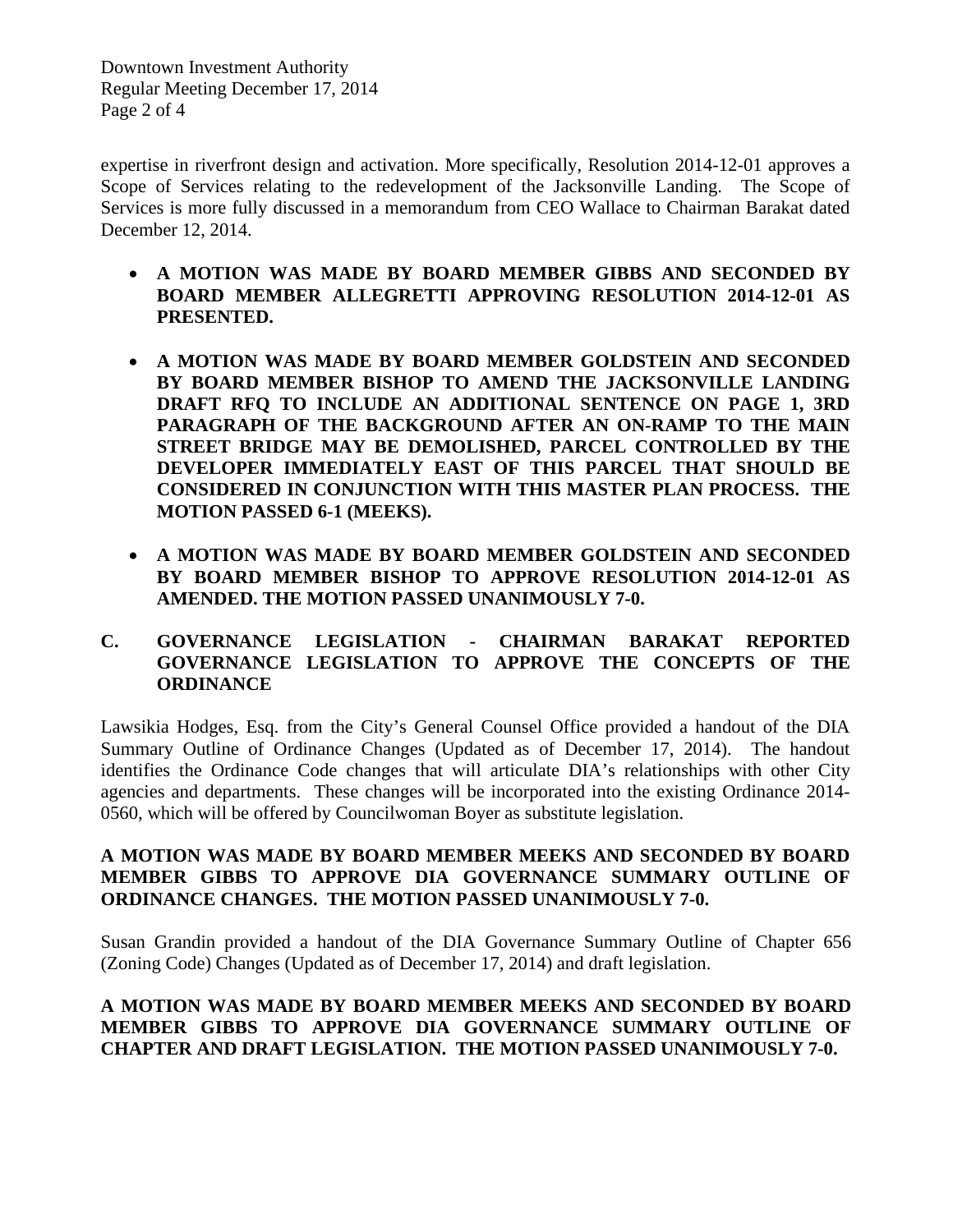#### **III. CHIEF EXECUTIVE OFFICER REPORT**

#### **ORDINANCE 2014-0526:**

CEO Wallace discussed Ordinance 2014-0526: This legislation:

- (A) Transfers \$750,000 from the Northbank Riverwalk Bulkhead Improvements project to the Liberty Street Bridge Repair. The funds will be used to repair a the Liberty Street bridge;
- (B) Transfers \$500,000 from the St. Johns River Bulkhead project to the Bert Maxwell Park Bulkhead project for placement of new sheet pilings; and
- (C) Provides for carry-over of the funds to the next fiscal year and amends the 2013-18 Capital Improvement Program to reflect the shifting funds and the increased and reduced amounts for the projects to which funds are added or from which they are removed.

#### **CEO Wallace stated that he would bring this back before the board at the January 2015 General meeting.**

### **JACKSONVILLE RETAIL ENHANCEMENT PROGRAM UPDATE**

CEO Wallace provided an update to the board. He reported that there were four (4) applications received and a board recommendation packet will be submitted to the Review Committee for a January  $7<sup>th</sup>$  meeting.

### **HISTORIC PRESERVATION WORKSHOP UPDATE**

Susan Grandin provided an update to the board and handouts from the Historic Preservation Workshop were distributed to the board from on the December  $10<sup>th</sup>$  workshop.

Chairman Barakat recommended having one or two other fact-finding workshops to:

- Discuss code enforcement; and
- Discuss potential remedies to the situation through incentives, foreclosure and other weapons at our disposal.

#### **IV. DOWNTOWN BRIEFING**

Jim Klement provided the DDRB update and the next DDRB meeting will be determined on Thursday, January 8, at 2:00 p.m.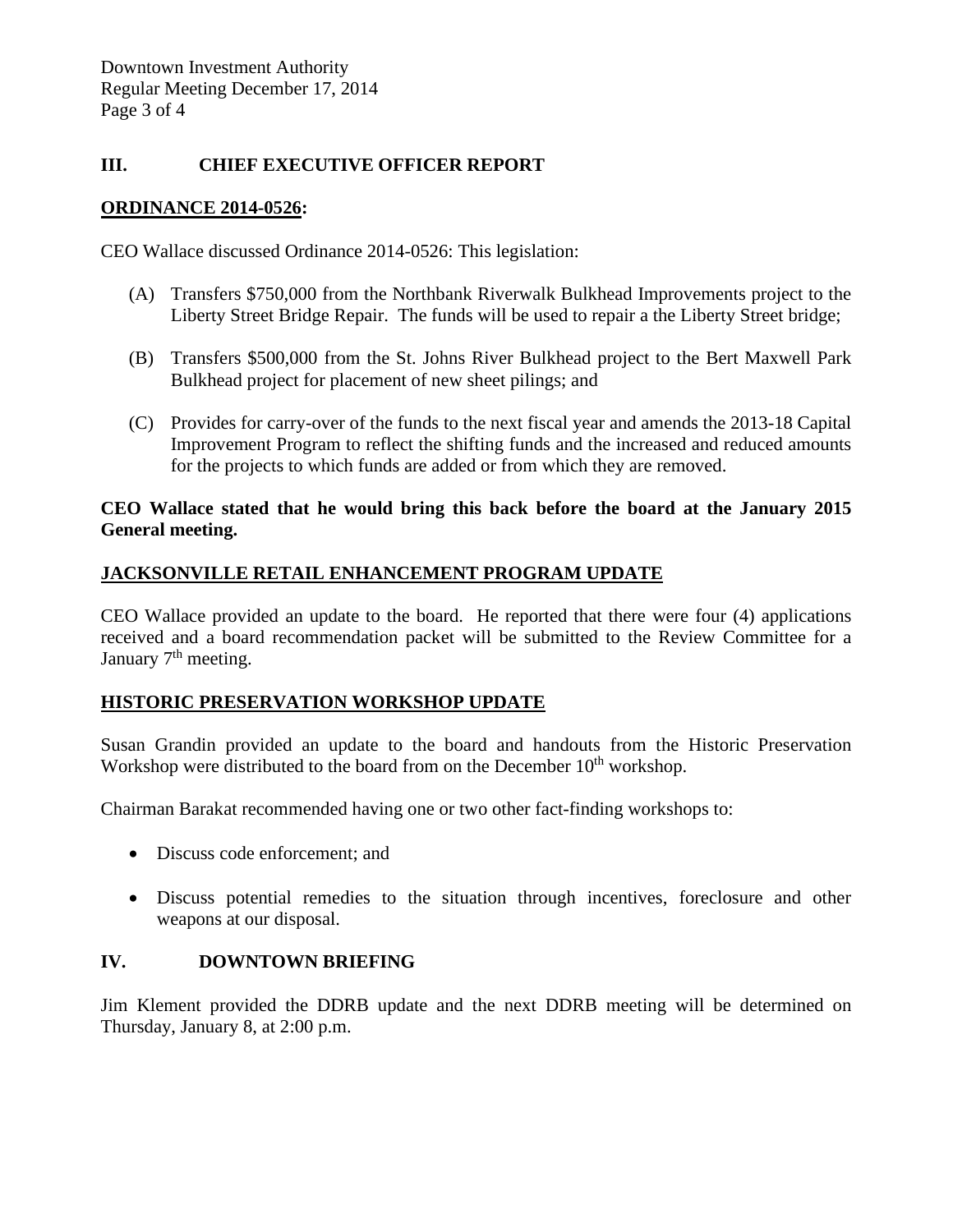Downtown Investment Authority Regular Meeting December 17, 2014 Page 4 of 4

#### **V. OLD BUSINESS**

Board Member Bishop inquired about the status of board members that were not attending. CEO Wallace responded that the recommendations will be forthcoming from the Governance Committee to the board in January 2015.

Board Member Goldstein commented that there needs to be a workshop on financial incentives to better understand REV Grants. CEO Wallace replied that that workshop could be held in January 2015.

#### **VI. NEW BUSINESS**

#### **BOARD MEETING TIME**

Board members generally agreed to start DIA Board meetings at 3:00PM. No formal vote taken.

#### **VII. PUBLIC COMMENTS**

- John Nooney
- Captain Omar Rodriquez

#### **VIII. ADJOURNMENT**

Chairman Barakat adjourned the meeting at approximately 6:01 p.m.

*The written minutes for this meeting are only an overview of what was discussed. For verbatim comments of this meeting, an audio CD is available upon request. Please contact Karen Underwood, at (904) 630-3492, or by email at karenu@coj.net.*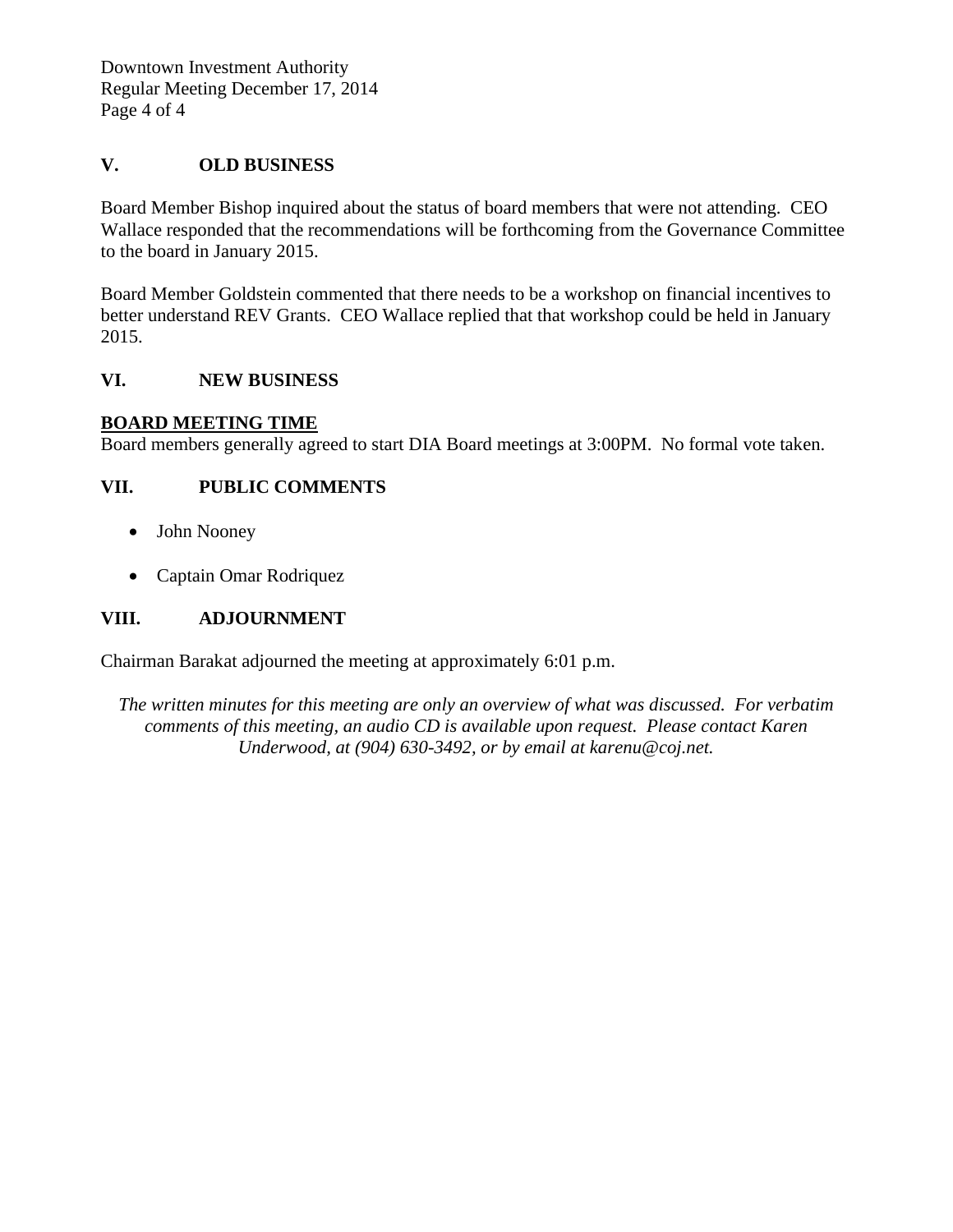#### **RESOLUTION 2014-12-01**

**A RESOLUTION OF THE DOWNTOWN INVESTMENT AUTHORITY ("DIA") APPROVING A REQUEST FOR QUALIFICATIONS ("RFQ") SCOPE OF SERVICES TO BE ISSUED FOR THE PURPOSES OF PROCURING DESIGN SERVICES FOR THE JACKSONVILLE LANDING SITE; INSTRUCTING THE CHIEF EXECUTIVE OFFICER OF THE DIA TO ISSUE AN RFQ FOR THESE SERVICES; AUTHORIZING DIA'S CHIEF EXECUTIVE OFFICER TO NEGOTIATE AND EXECUTE ANY AGREEMENT AWARDED PURSUANT TO THE ATTACHED SCOPE OF SERVICES AND RELATED RFQ; AND IDENTIFYING DIA AS THE MANAGING ENTITY OF ANY AGREEMENT ENTERED INTO BY THE CITY.** 

**WHEREAS,** Ordinance 2012-364-E created the Downtown Investment Authority ("DIA"), identifying DIA as the Downtown Community Redevelopment Agency ("CRA") and assigning to it certain authorities relating to investment and development within the CRA Boundaries (i.e. "Downtown");

**WHEREAS,** the lands comprising the Jacksonville Landing are owned by the City; and

**WHEREAS,** the City has entered into a long-term lease agreement with Sleiman Enterprises for the Jacksonville Landing site; and

**WHEREAS,** the redevelopment of the Jacksonville Landing site is a priority for DIA and the City; and

**WHEREAS,** in accordance with local and state procurement requirements, the DIA will issue a Request for Qualifications ("RFQ") to hire a professional land planning and design firm ("Consultant") with experience and expertise in development of riverfront projects; and

**WHEREAS,** the DIA finds that the Scope of Services included within this Resolution 2014-12-01 as Attachment 'A' will enable the DIA to select a qualified, professional, and experienced firm.

**BE IT RESOLVED,** by the Downtown Investment Authority:

**Section 1.** The DIA finds that the recitals set forth above are true and correct and are incorporated herein by this reference.

**Section 2.** The DIA approves the Scope of Services included as Attachment 'A'.

**Section 3.** The DIA authorizes its Chief Executive Officer to negotiate and execute any agreement awarded pursuant to the attached Scope of Services and related RFP.